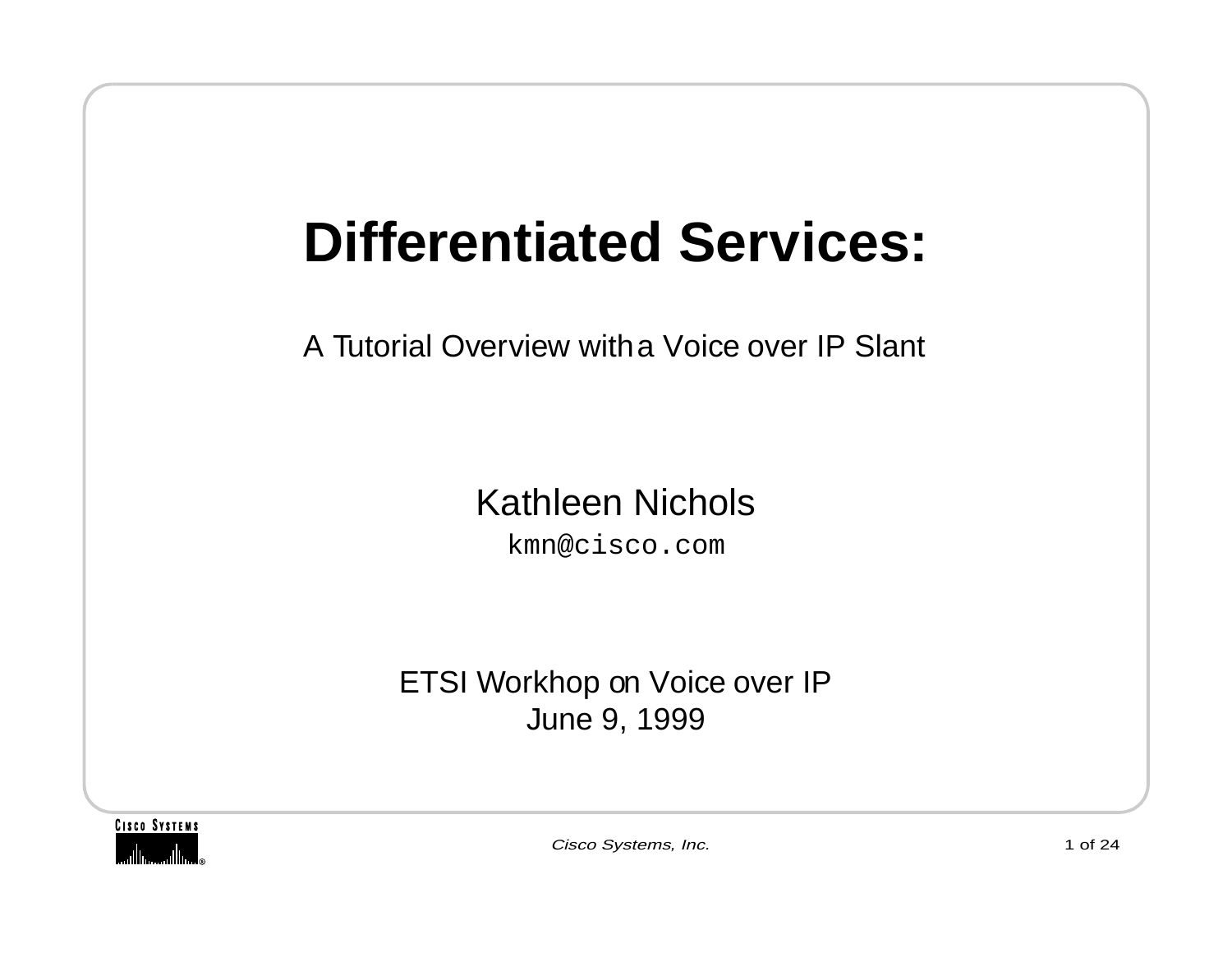## **Differentiated Services**

- **•** The differentiated services architectural model is an approach to delivering QoS in a scalable, incrementally deployable way that:
	- **›**keeps control of QoS "local"
	- **›**pushes work to the edges and boundaries
	- **›**requires minimal standardization, encourages maximal innovation
- **•** The IETF Differentiated Services WG is working on the "minimal standardization" part of this
- **•** Diffserv's model is based on an Internet made up of independently administered domains, each of which is connected to at least one other

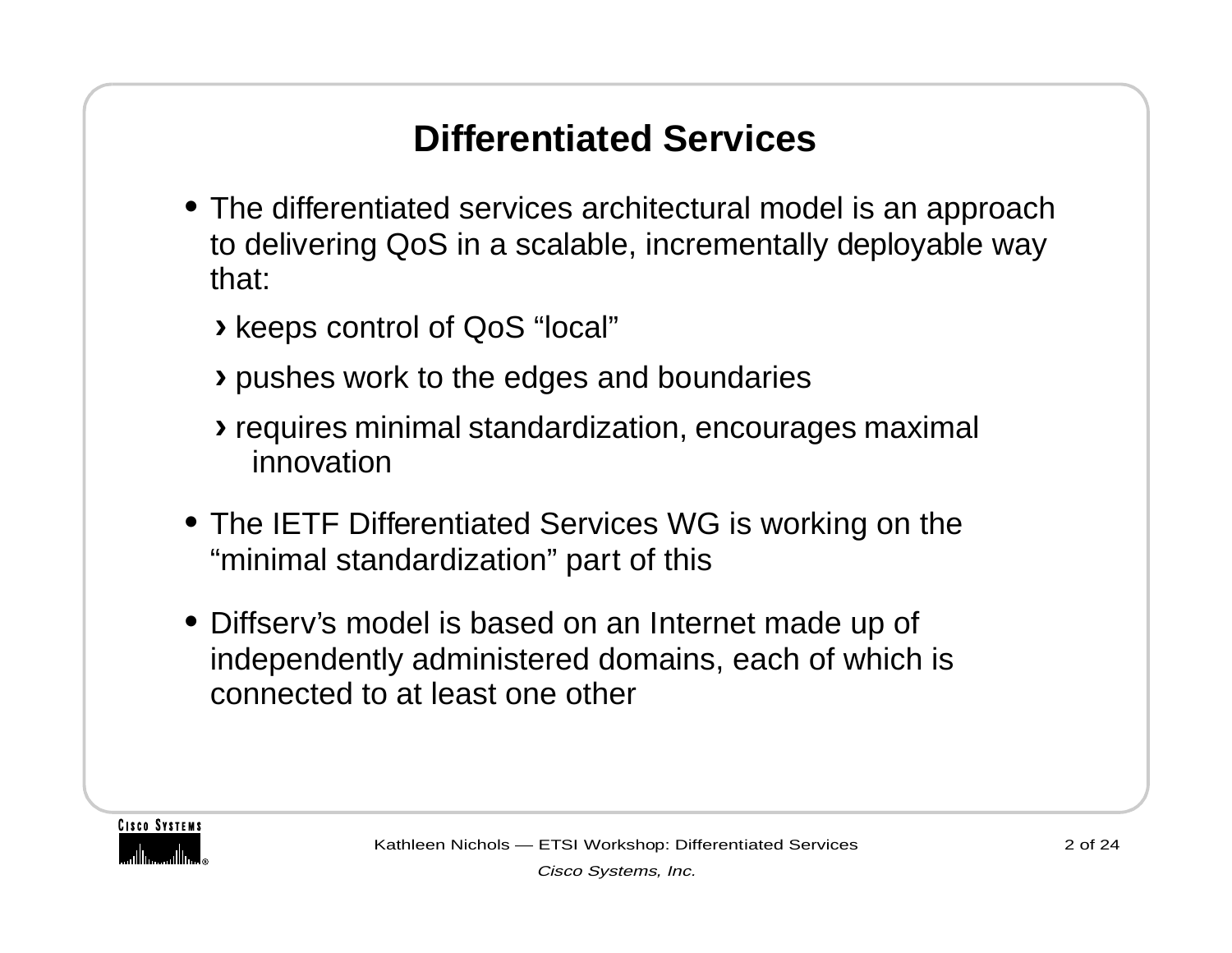# **An Architectural Framework based on Clouds and Boundaries'Me''Not-me-1''Not-me-2''Far Away'**

Follows the structure of today's Internet: Clouds are regions of relative homogeneity in terms of administrative control, technology, bandwidth, etc.

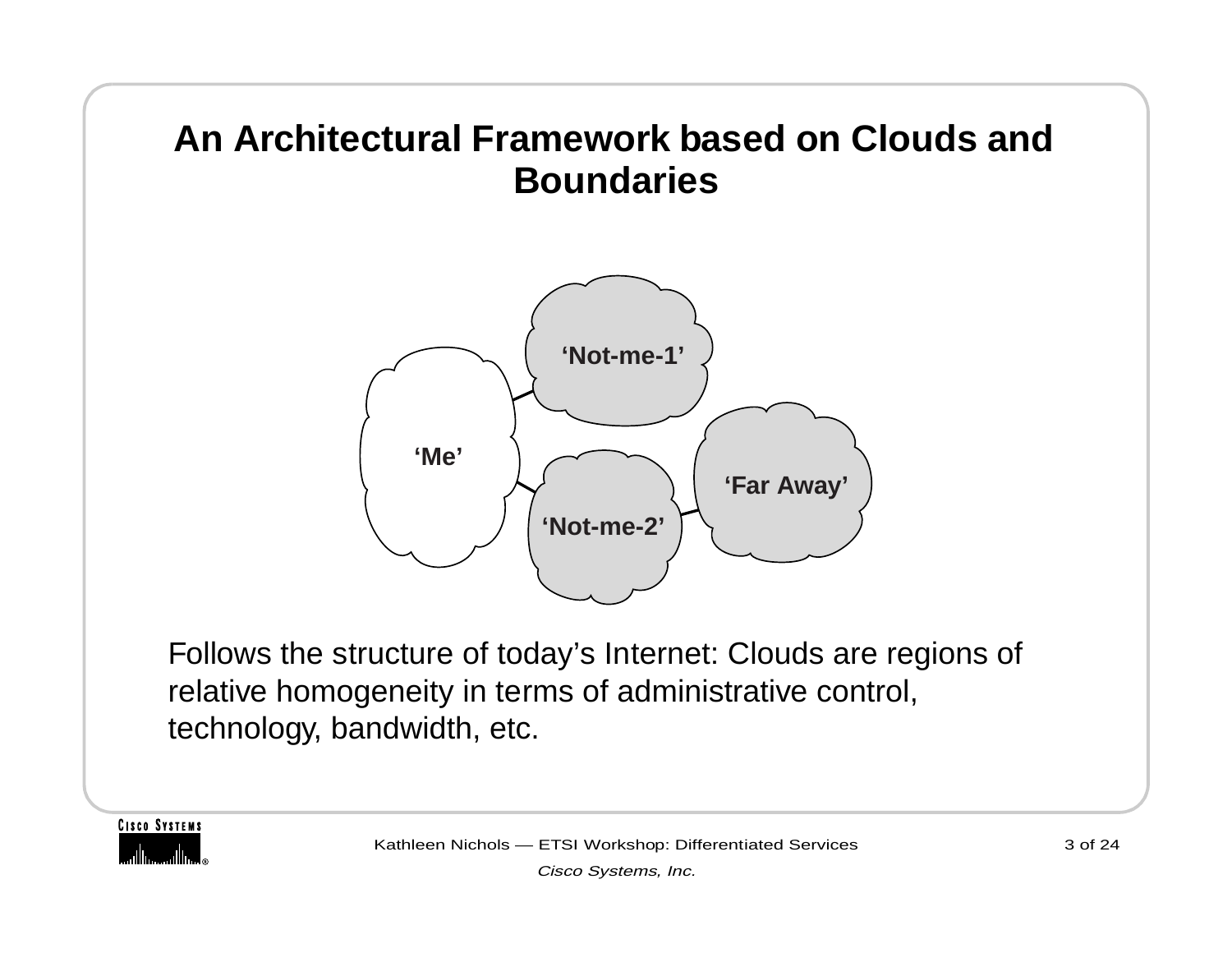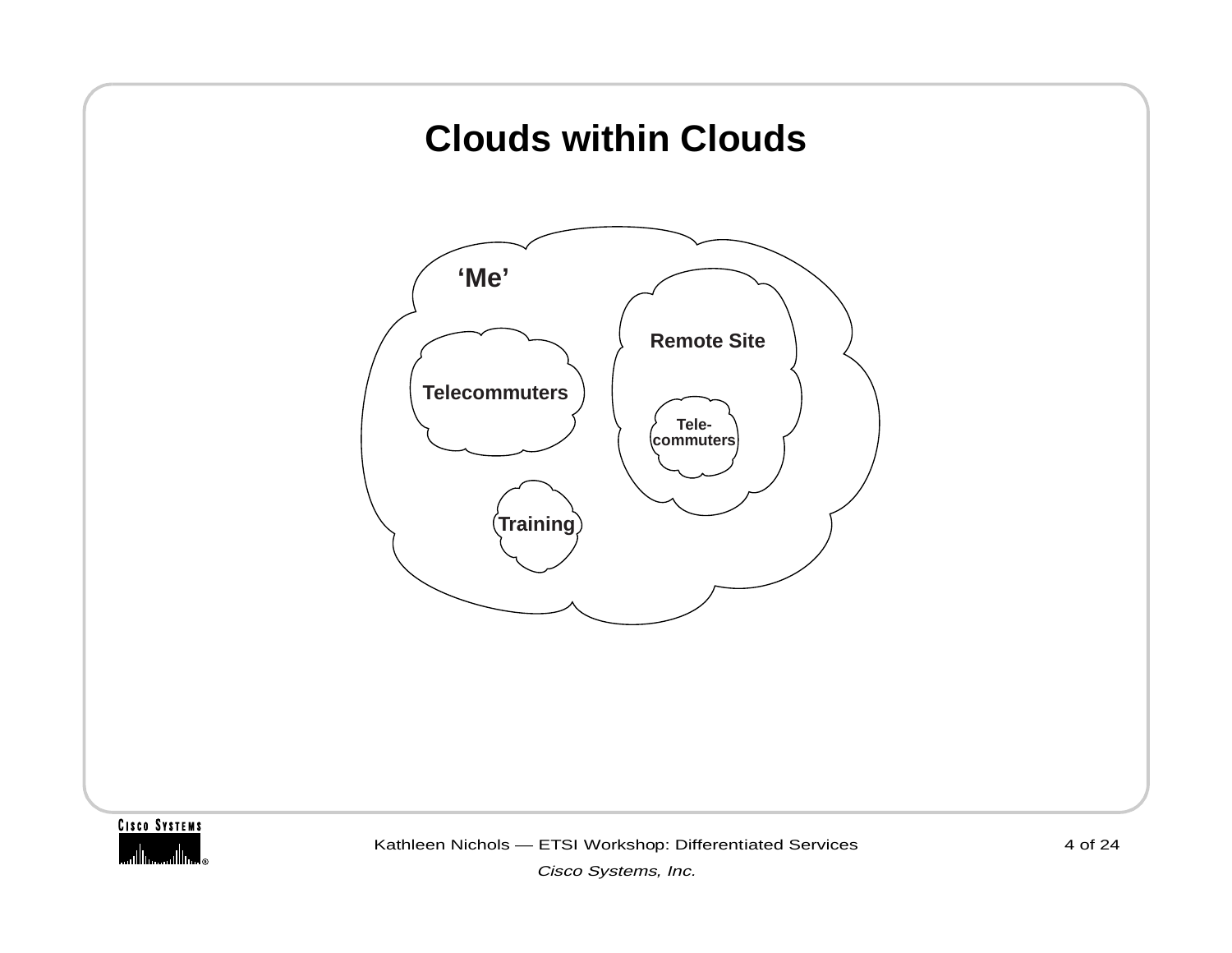# **QoS and Clouds**

- **•** Within a cloud, QoS is allocated according to some locally determined set of rules
- **•** Almost all the work is confined to the boundaries of clouds and covered by a set of rules
- **•** Rules might not be symmetric across a boundary
- **•** QoS information exchanged between clouds is confined to boundaries and covered by bilateral agreements where clouds have different owners

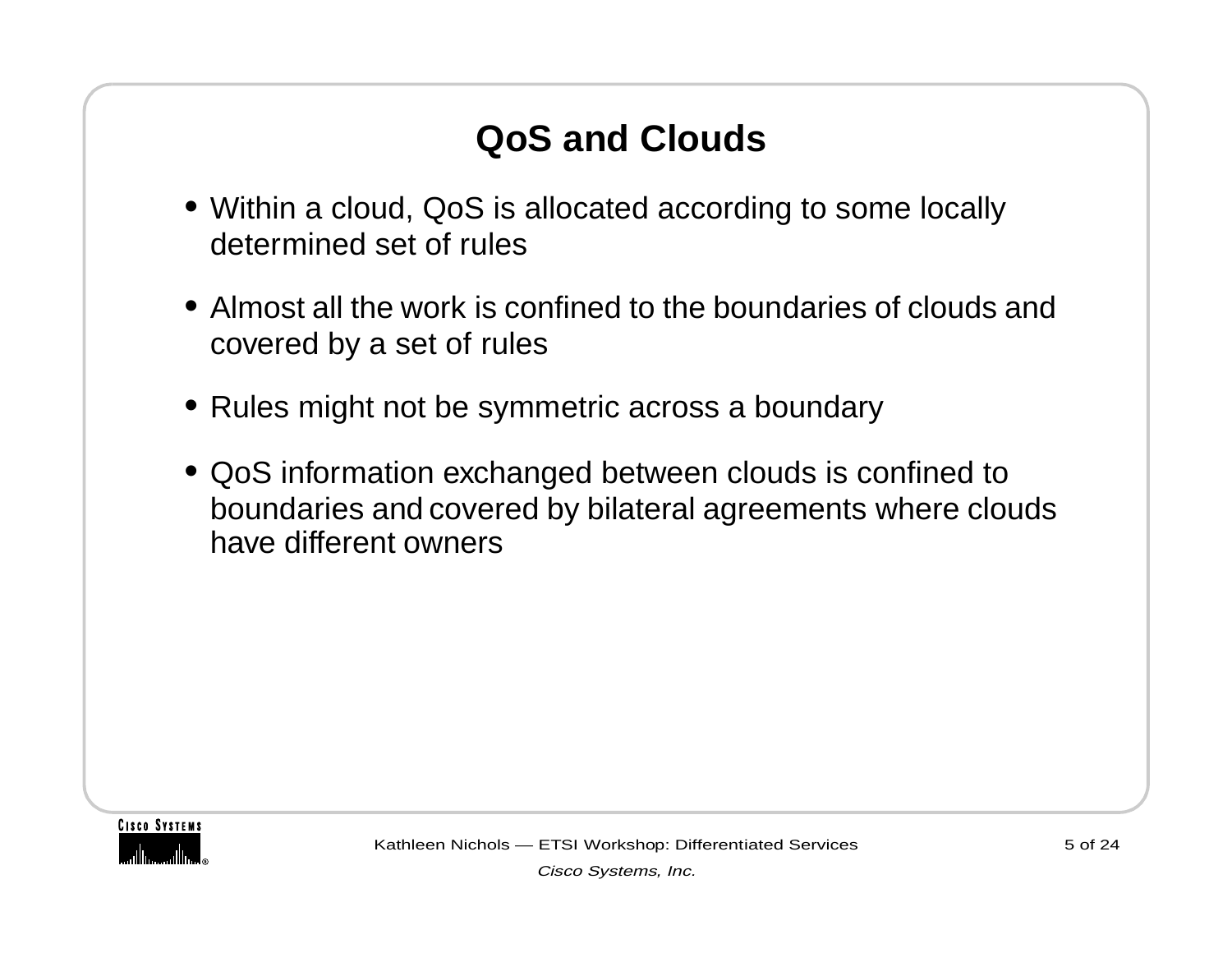## **Advantages of Model Based on Clouds**

- **•** Clouds can map to the independently administered regions of the Internet
- **•** Architecturally agnostic: within a cloud any technology might be used to deliver QoS
- **•** Signaling agnostic and signaling can develop and evolve
- **•** Possibility of multiple paths increases reliability
- **•** QoS can be deployed in only one cloud, doesn't need to be signaled per connection, and the state in most nodes can be reduced considerably as compared to connection-oriented approaches which tie up resources, require state for every connection and are not incrementally deployable or scalable

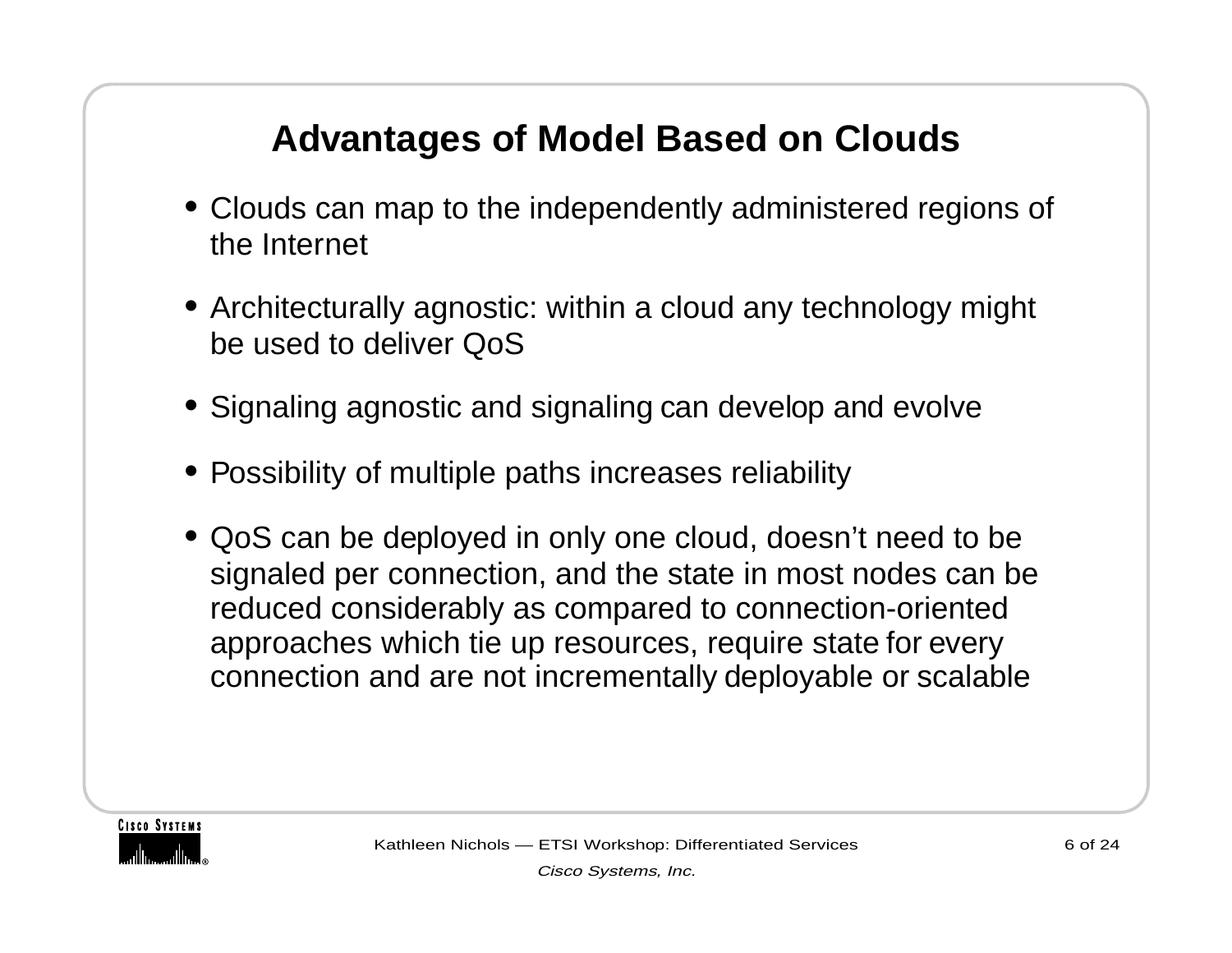# **Scalability through Aggregation**

- **•** Fundamental to the diffserv approach is:
	- **›**there are a relatively small number of ways to handle packets in the forwarding path
	- **›**the number of traffic conversations requiring QoS may be quite large and subject to a wide range of rules which devolve from policy
- **•** Packets are grouped by the forwarding behavior they are to receive within a cloud
- **•** Nodes in the center of a network only have to deal with the small number of traffic aggregates rather than keeping track of every separate traffic conversation that passes through

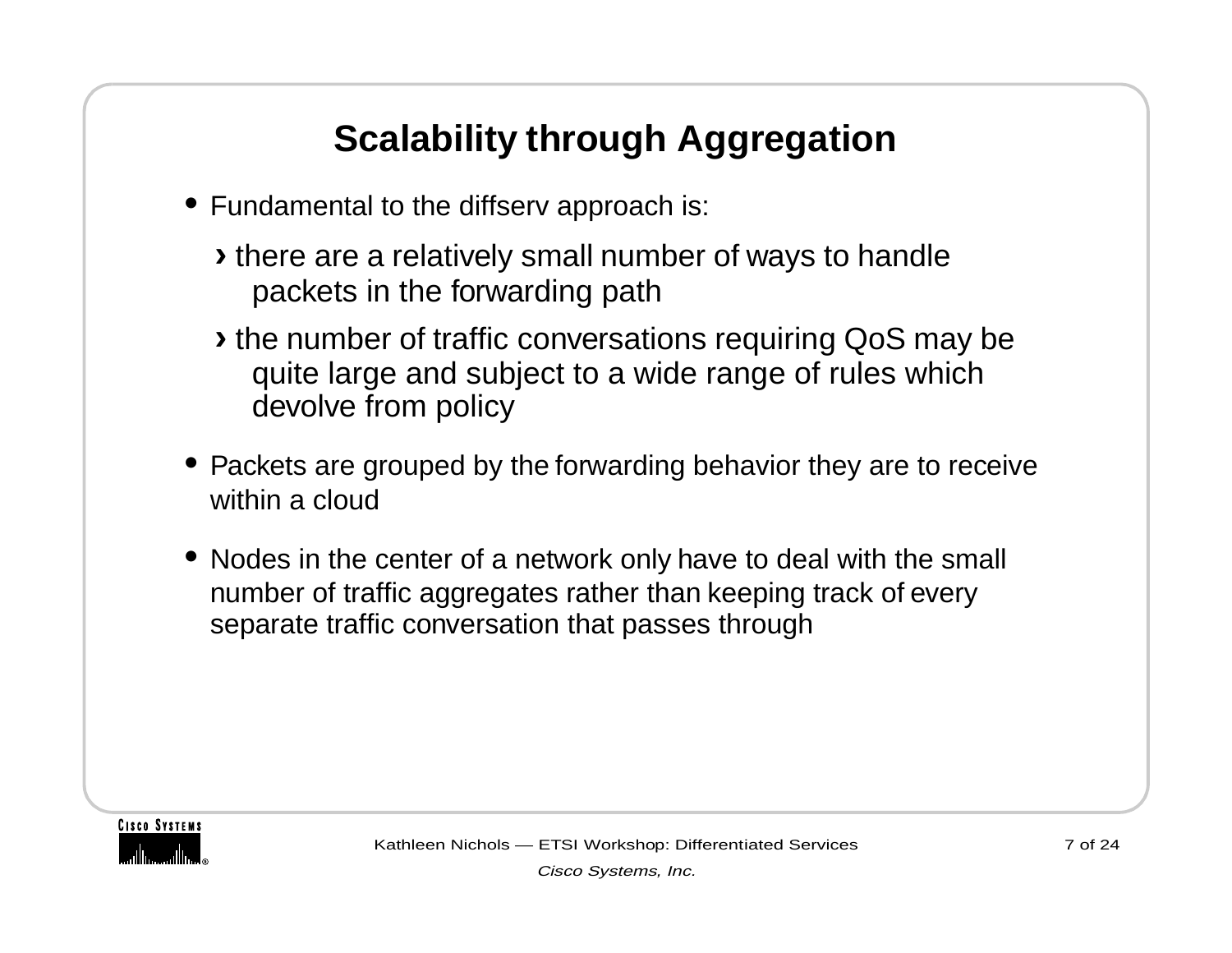## **Aggregation and Conversations**

- **•** The per-conversation state is kept at the edges
- **•** Flows or conversations are classified into aggregates and are "conditioned" to meet the rules of that aggregate
- **•** Packets are not marked for the "services" individual conversations may be receiving. Many services may use the same marking. Any viable service must make sense under aggregation
- **•** Don't distinguish between flows, so the treatment the behavior aggregate receives should not result in different performance for different traffic compositions of the behavior aggregate

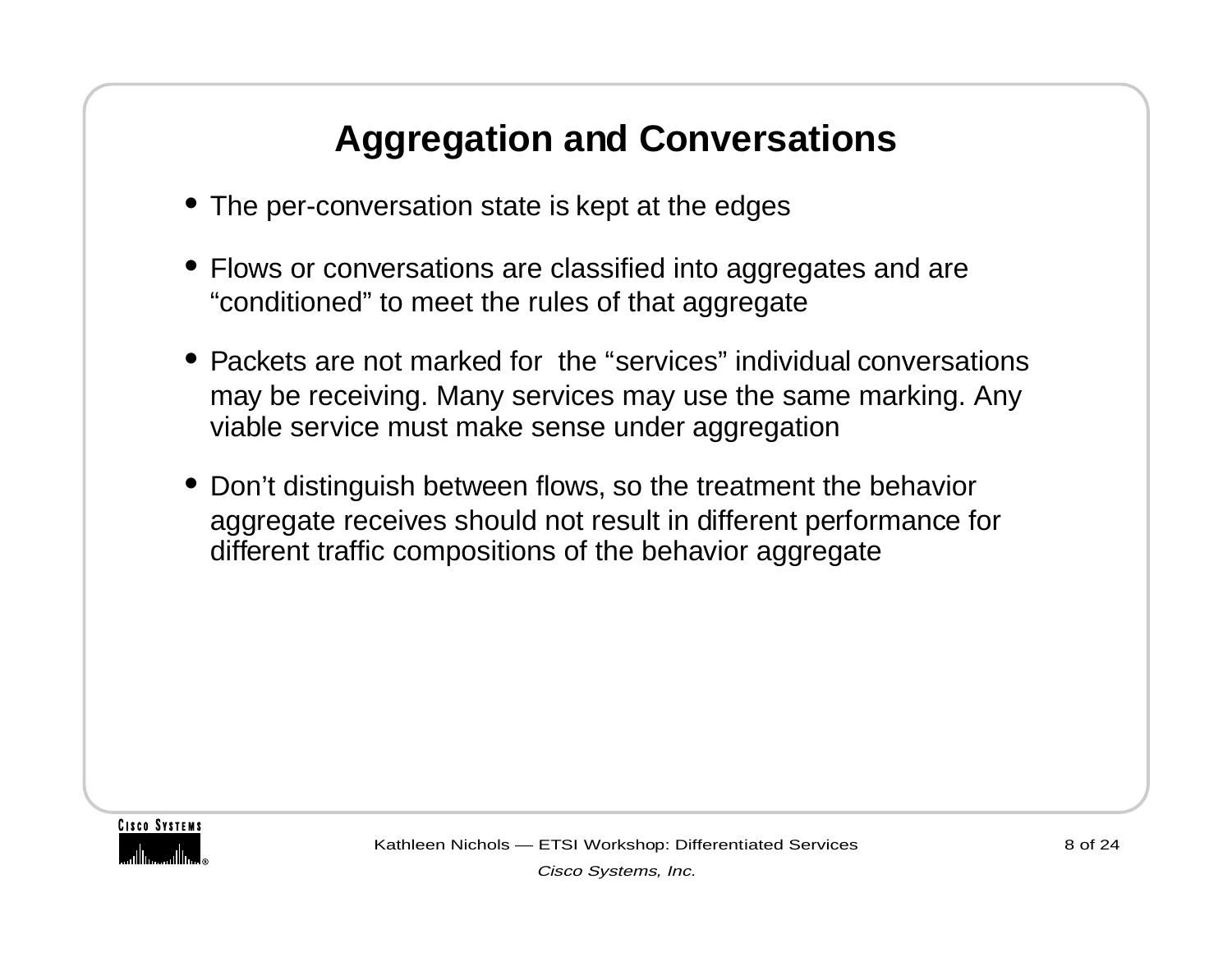#### **"Minimal Standardization": IETF RFC 2474**

- **•** A bit-field in the packet header determines the packet's forwarding treatment. DS field is the TOS octet in IPv4 and the Traffic Class octet in IPv6; within that uses bits 0-5 as a "codepoint" field (DSCP)
- **•** Codepoints should be looked at as an index into a table of packet forwarding treatments at each router.
- **•** This table maps a DSCP to a particular forwarding treatment or "per-hop behavior" (PHB) that is applied to that behavior aggregate. PHBs are constructed by vendors from, for example, particular queue schedulers
- **•** Behavior for only a few codepoints to be globally assigned and diffserv-capable equipment must make codepoint to behavior mapping flexible and accessible
- **•** Class Selector Compliant PHBs get DSCPs 000000-111000

**CISCO SYSTEMS**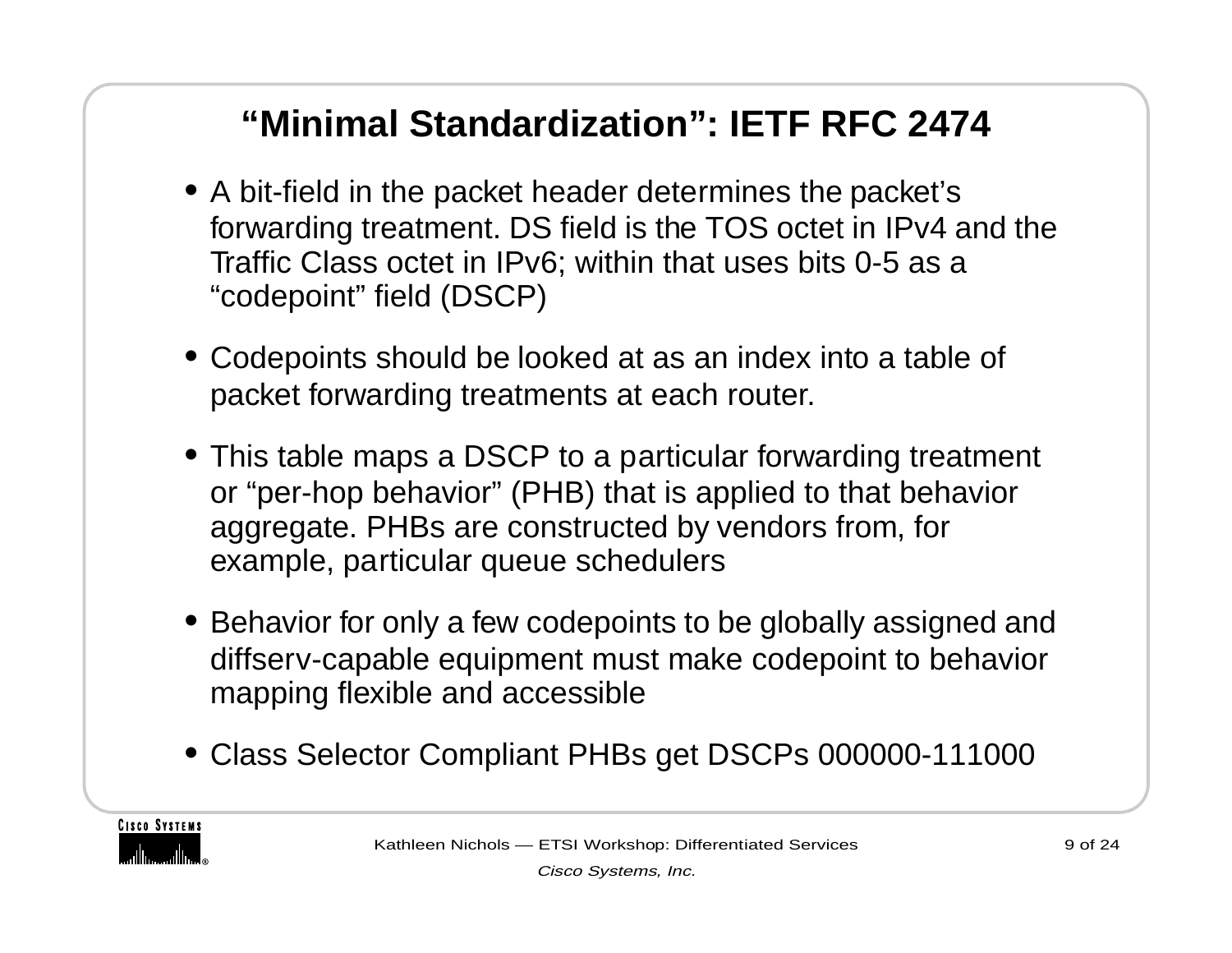## **The DSCP and PHBs in Use**

- **•** Diffserv-capable equipment will include packet classifiers (both DS field and multiple fields of the IP packet header) and configurable traffic conditioners such as shapers, policers, (re)markers. These can be used to control both selection and entry into a particular queue
- **•** A packet's DS field may be marked with a codepoint "anywhere" in the network (but marking expected to occur at edges and boundaries)
- **•** All packets with the same codepoint get the same behavior thus providing aggregation and scalability (a "behavior aggregate")
- **•** Marking can be based on microflow identification, the packet ingress link, the measured temporal characteristics of a microflow or aggregate, etc.

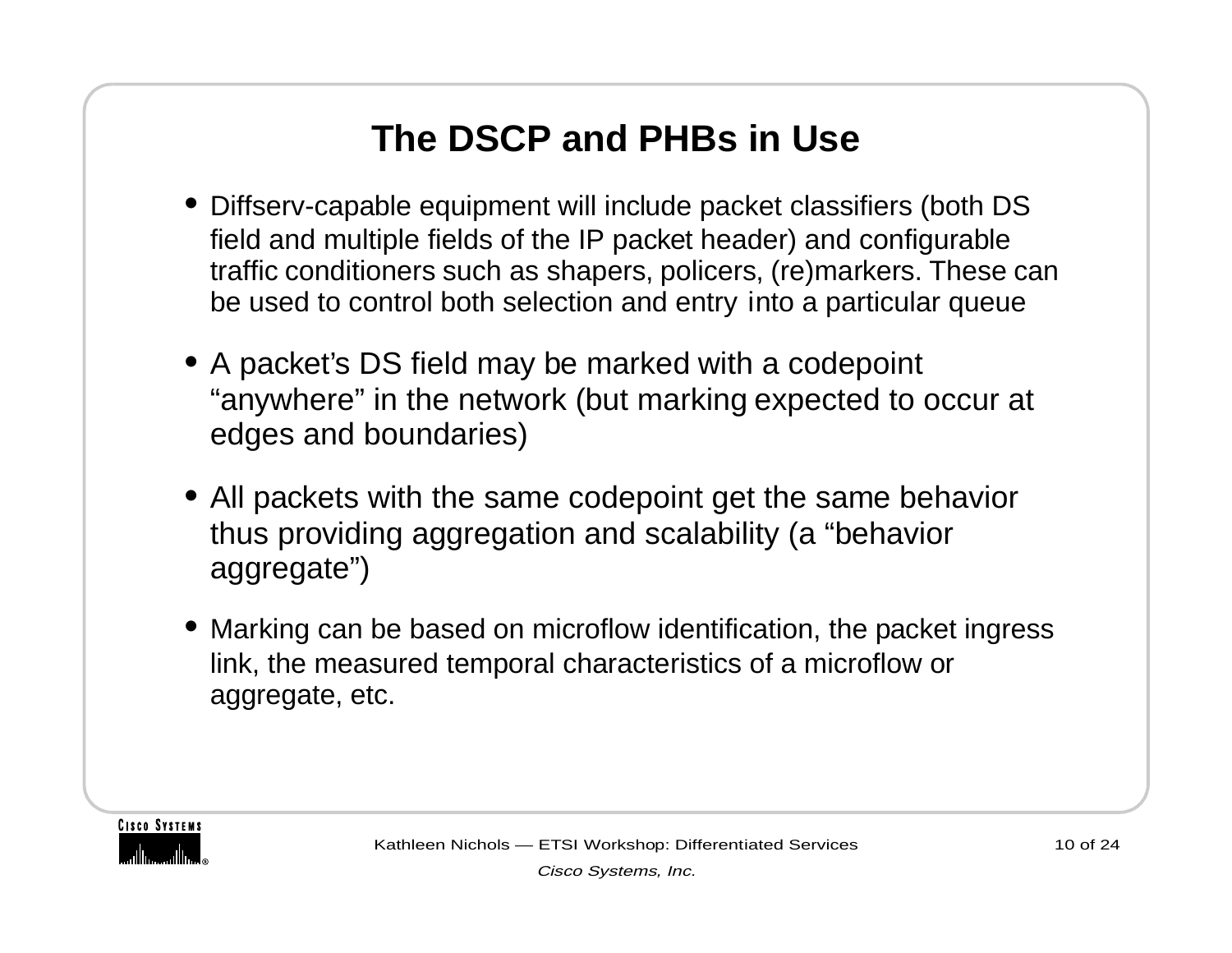# **The EF Per-Hop Behavior (RFC 2598)**

This is a forwarding behavior of general use, but it is also the one most useful for doing VoIP

In simple terms, it is a rough equivalent of PQ, can be implemented by PQ with some safety mechanism

More precisely (from RFC 2598)

"the departure rate of the aggregate's packets from any diffserv node must equal or exceed a configurable rate.

The EF traffic SHOULD receive this rate independent of the intensity of any other traffic attempting to transit the node.

It SHOULD average at least the configured rate when measured over any time interval equal to or longer than the time it takes to send an output link MTU sized packet at the configured rate. "

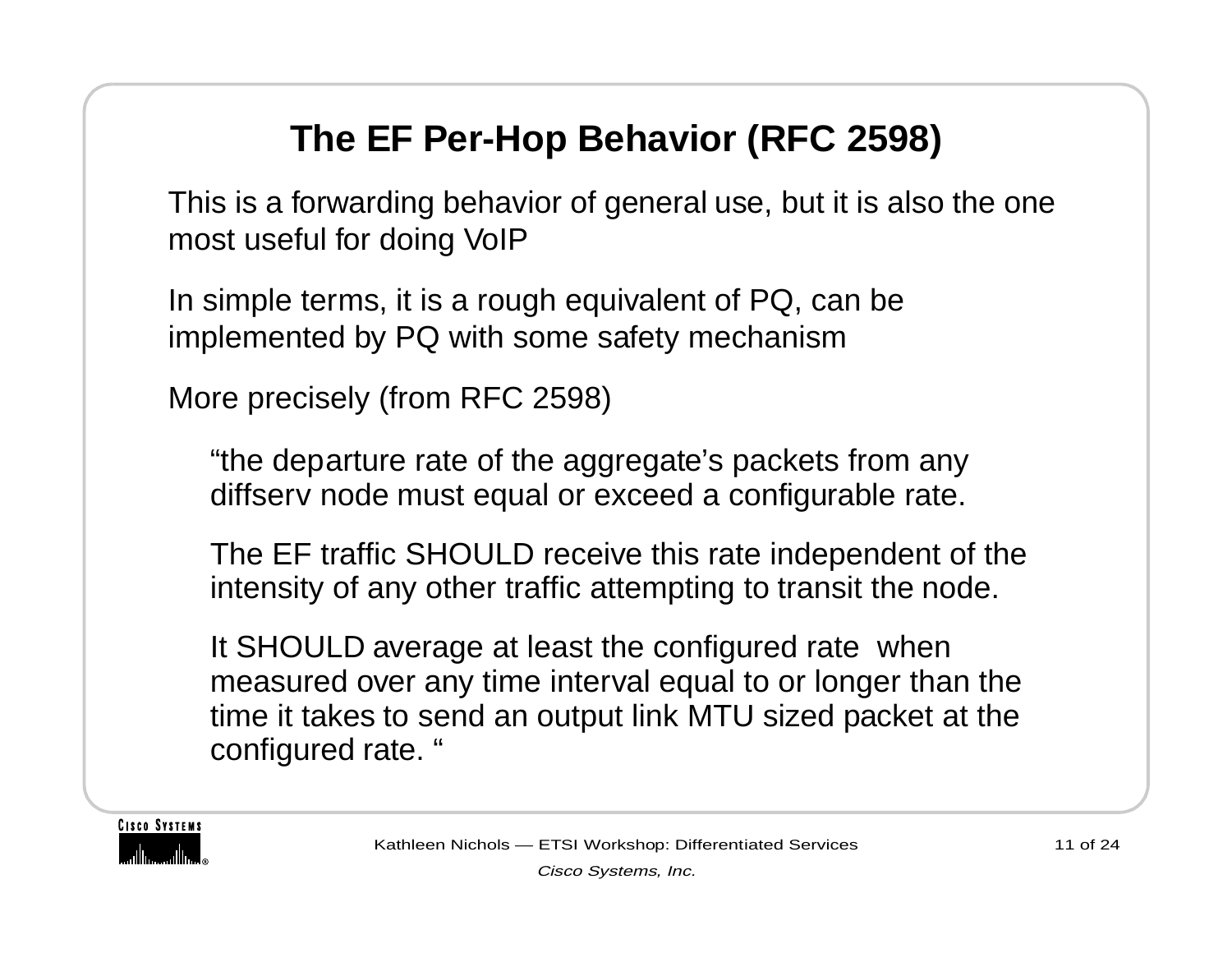#### **Example Implementations of EF PHB**



Arrival rate is twice the output link bandwidth

EF queue configured to get 25% of the output link bandwidth. BE is configured to get 75% of the output link bandwidth.

Here packets come in only two sizes, the MTU and one-half the MTU.

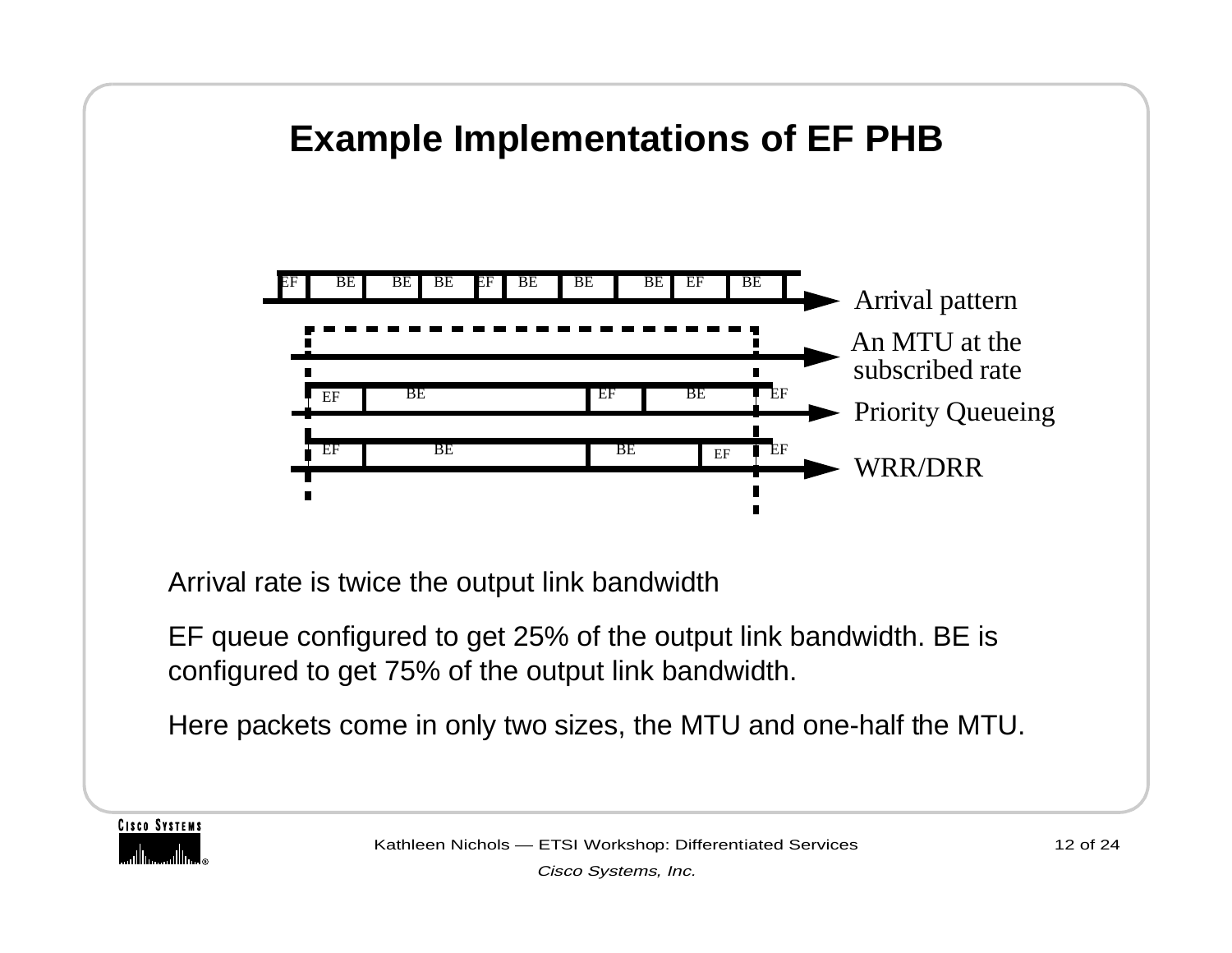

Median Jitter  $(|(a_i-a_i)-(d_i-d_i)|)$  for voice type packet streams. 10% of traffic is EF-marked, 60% gets other "special" treatment. Of the EF packets, half are long (1500 bytes), half short (100 bytes). (Results due to Y. Kim of Cisco)

**CISCO SYSTEMS**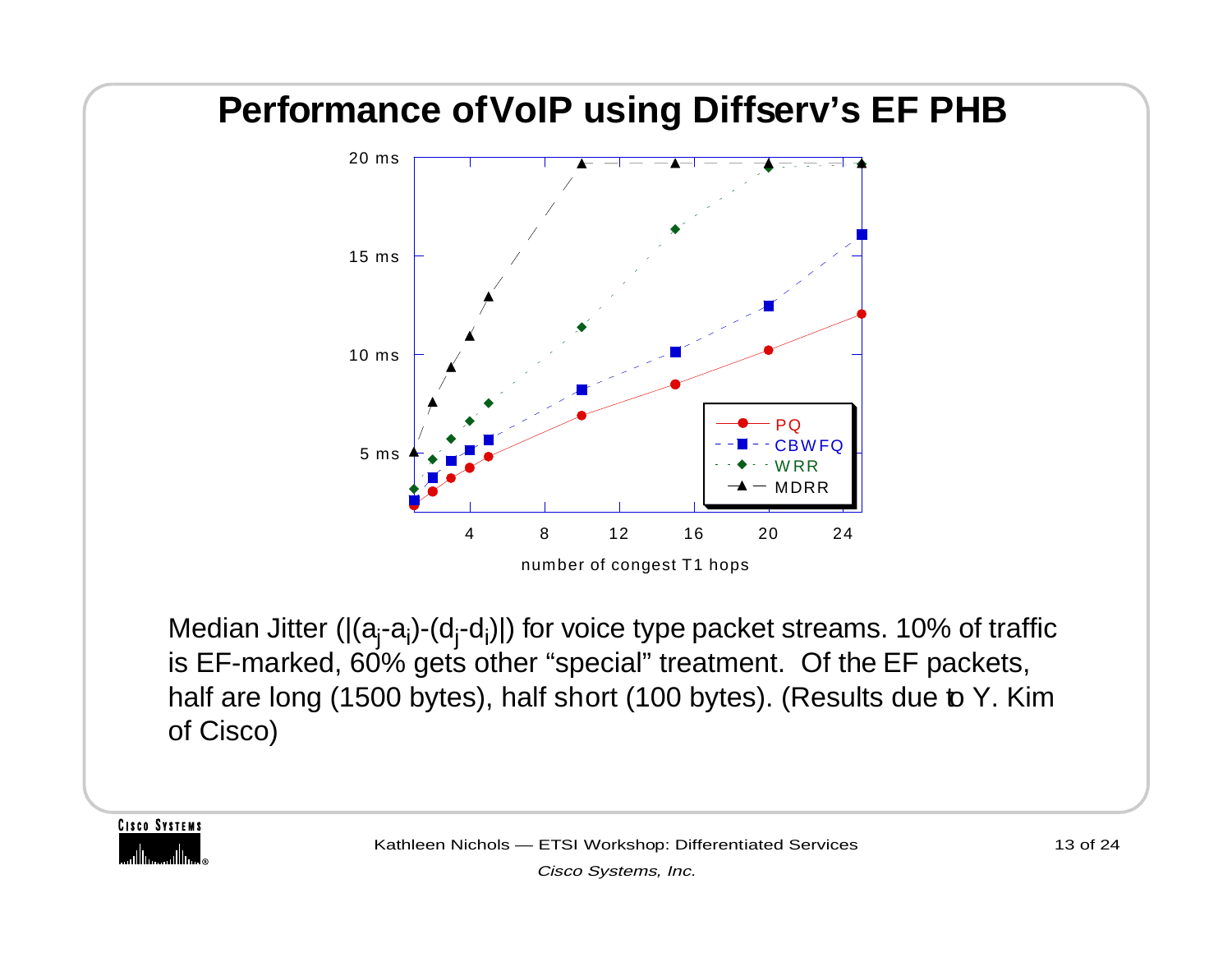#### **Performance of VoIP using EF PHB (cont)**



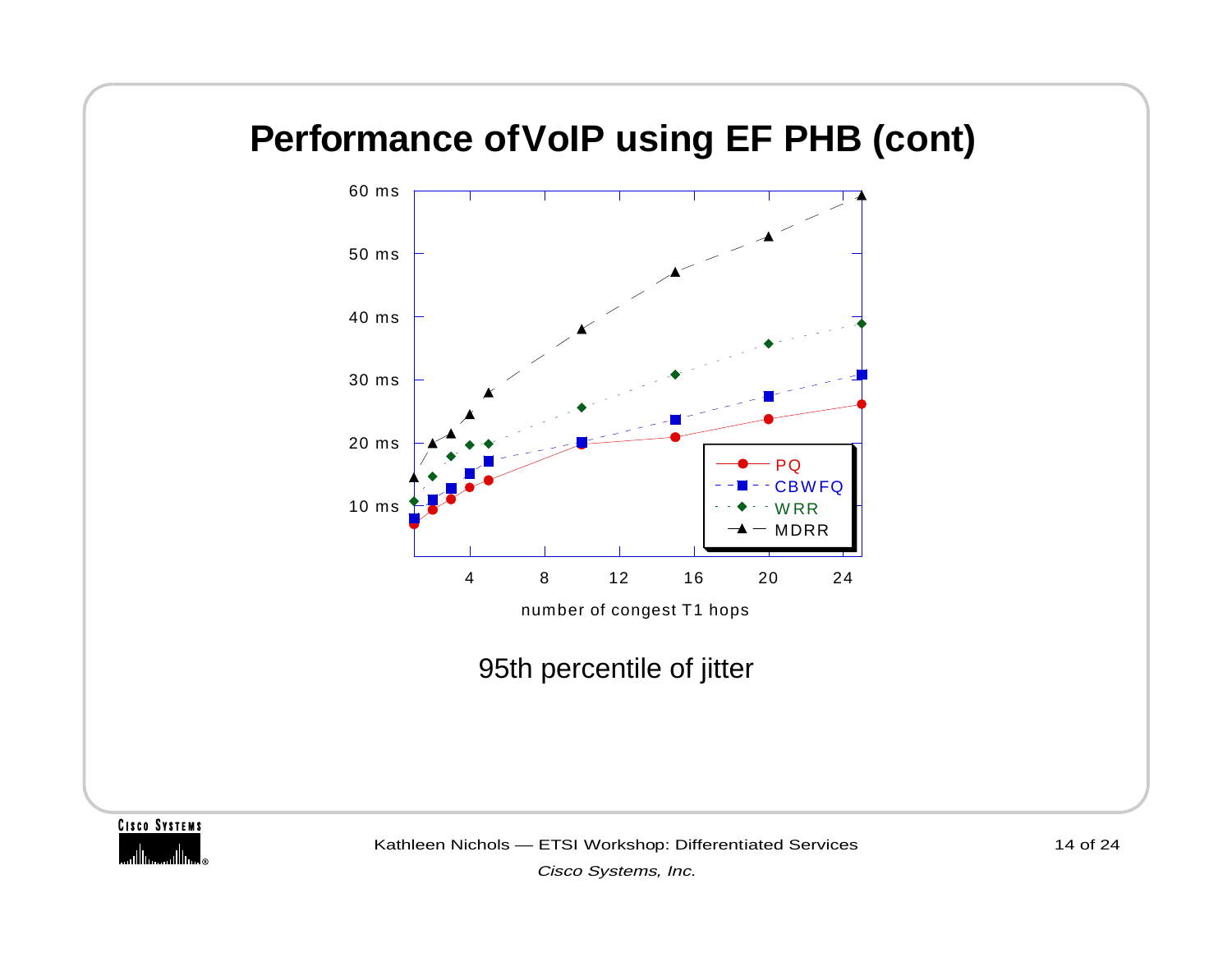# **Services in the Diffserv Framework**

- **•** That covers the forwarding path, but what about building services?
- **•** Services are built by adding rules to govern behavior aggregates:
	- **›**initial packet marking
	- **›**how particular aggregates are treated at boundaries
	- **›**temporal behavior of aggregates at boundaries
- **•** Different user-visible services can share the same aggregate
- **•** Services must be sensible and quantifiable under aggregation

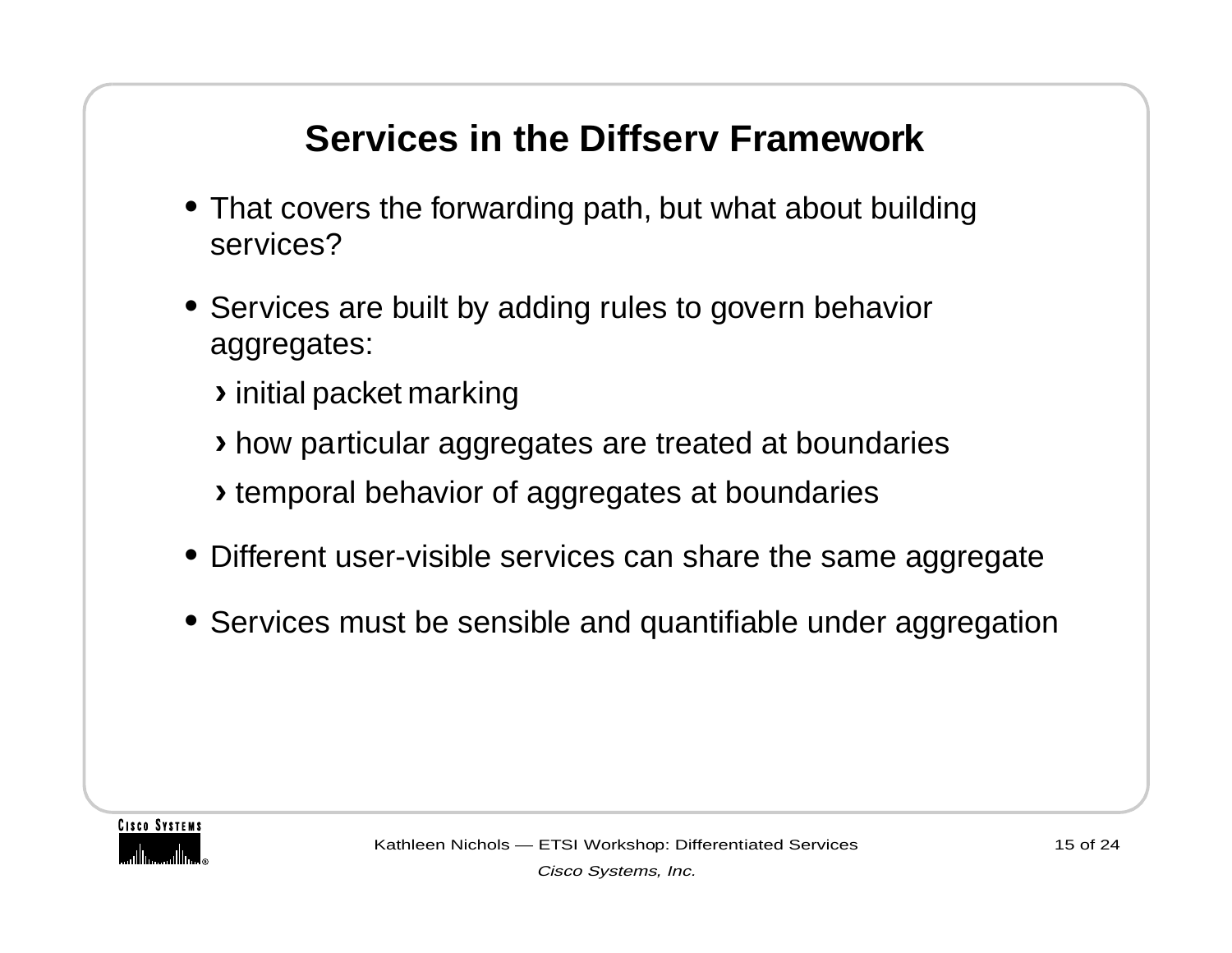



Kathleen Nichols — ETSI Workshop: Differentiated Services 16 of 24

Cisco Systems, Inc.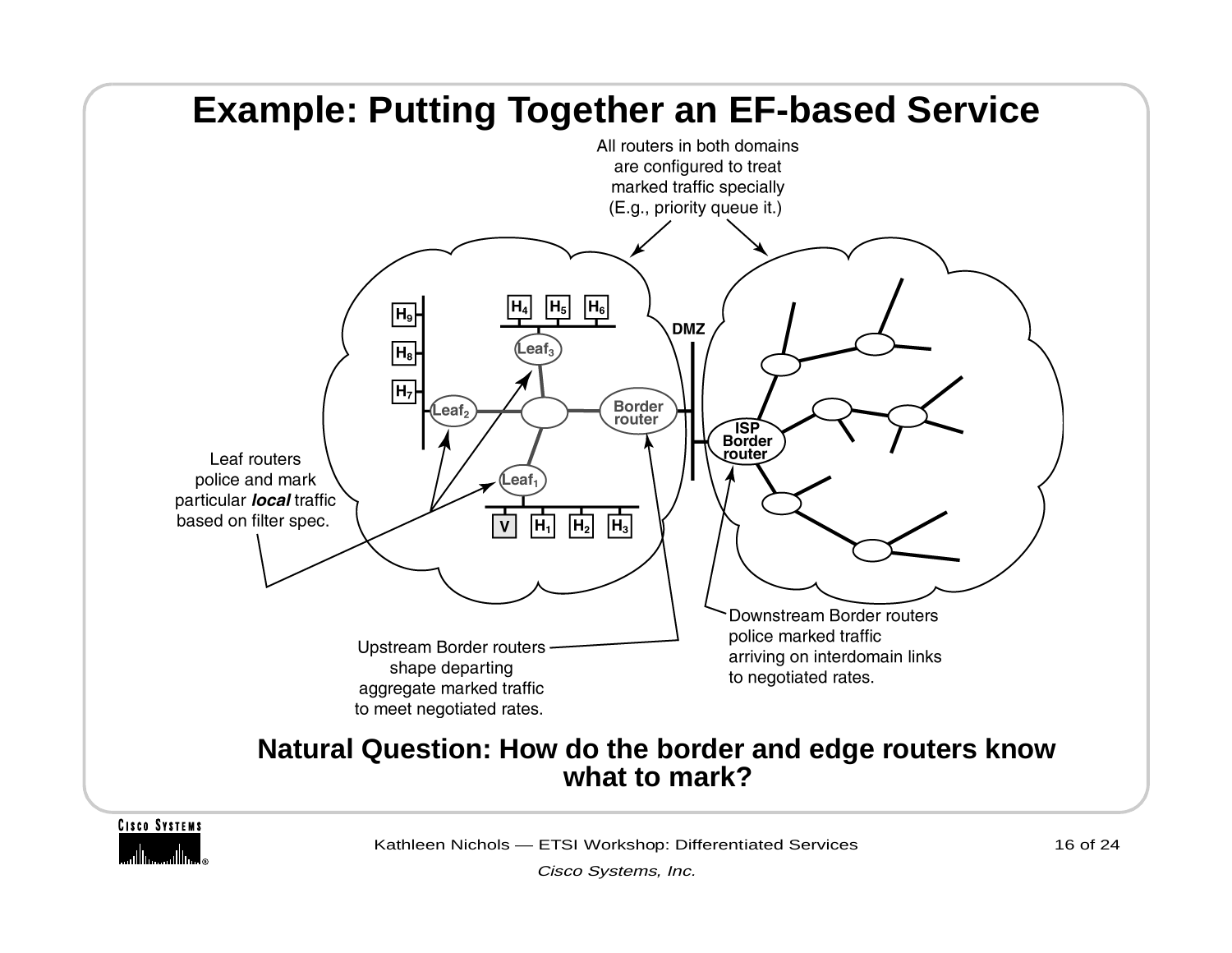# **Controlling the Boundaries**

- **•** A repository of of policy is needed to keep track of priorities and limits on QoS allocations for individual users, projects, and/or departments.
- **•** An entity needs to receive requests for QoS, consult and update the database, and send configuration information to the routers, where indicated.
- **•** Call this entity a "bandwidth broker" (BB) (Van Jacobson).
- **•** BB is part of the network infrastructure and must authenticate requests from users. Some information can also be configured.
- **•** Intradomain policy decisions and implementations remain up to each domain.

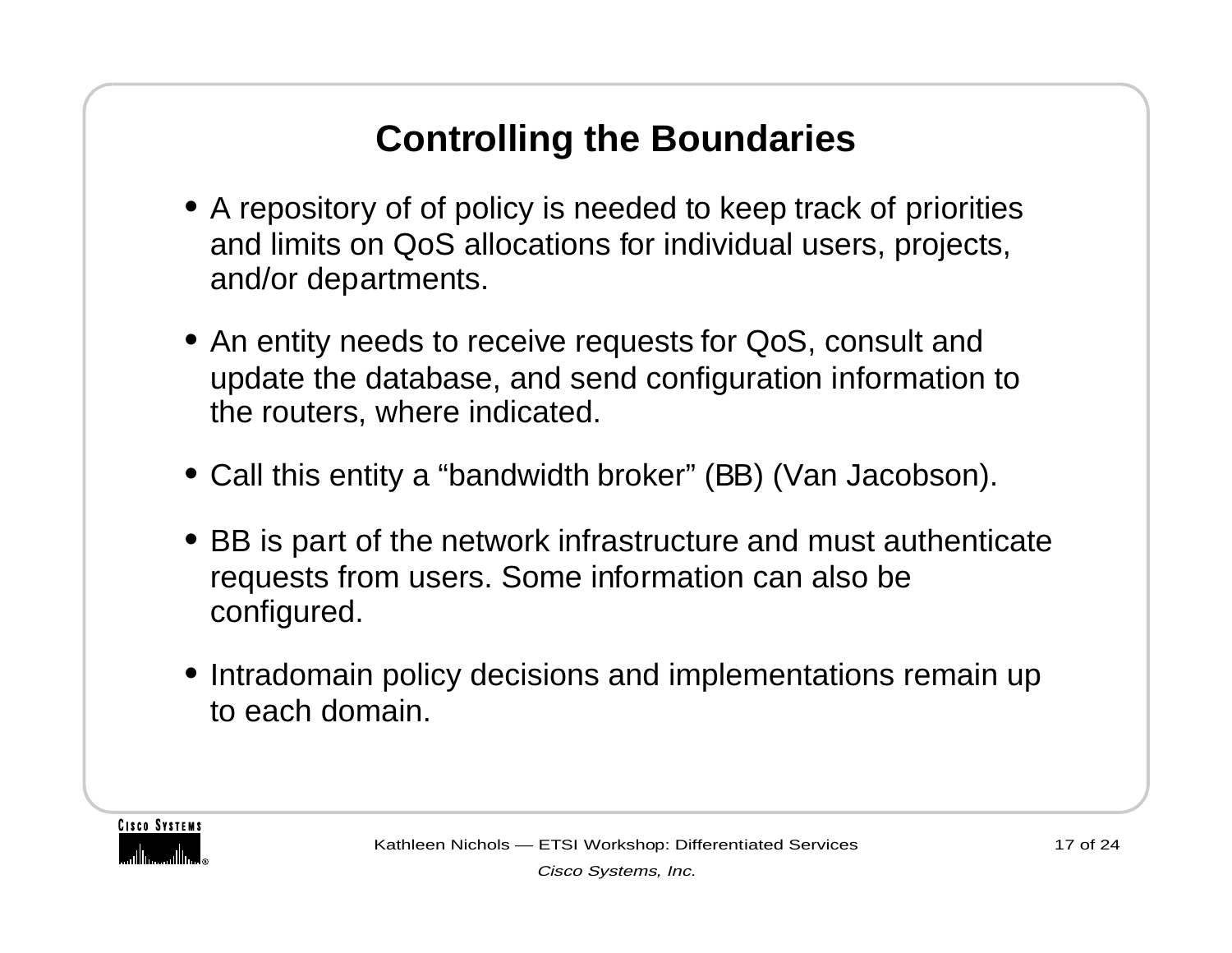

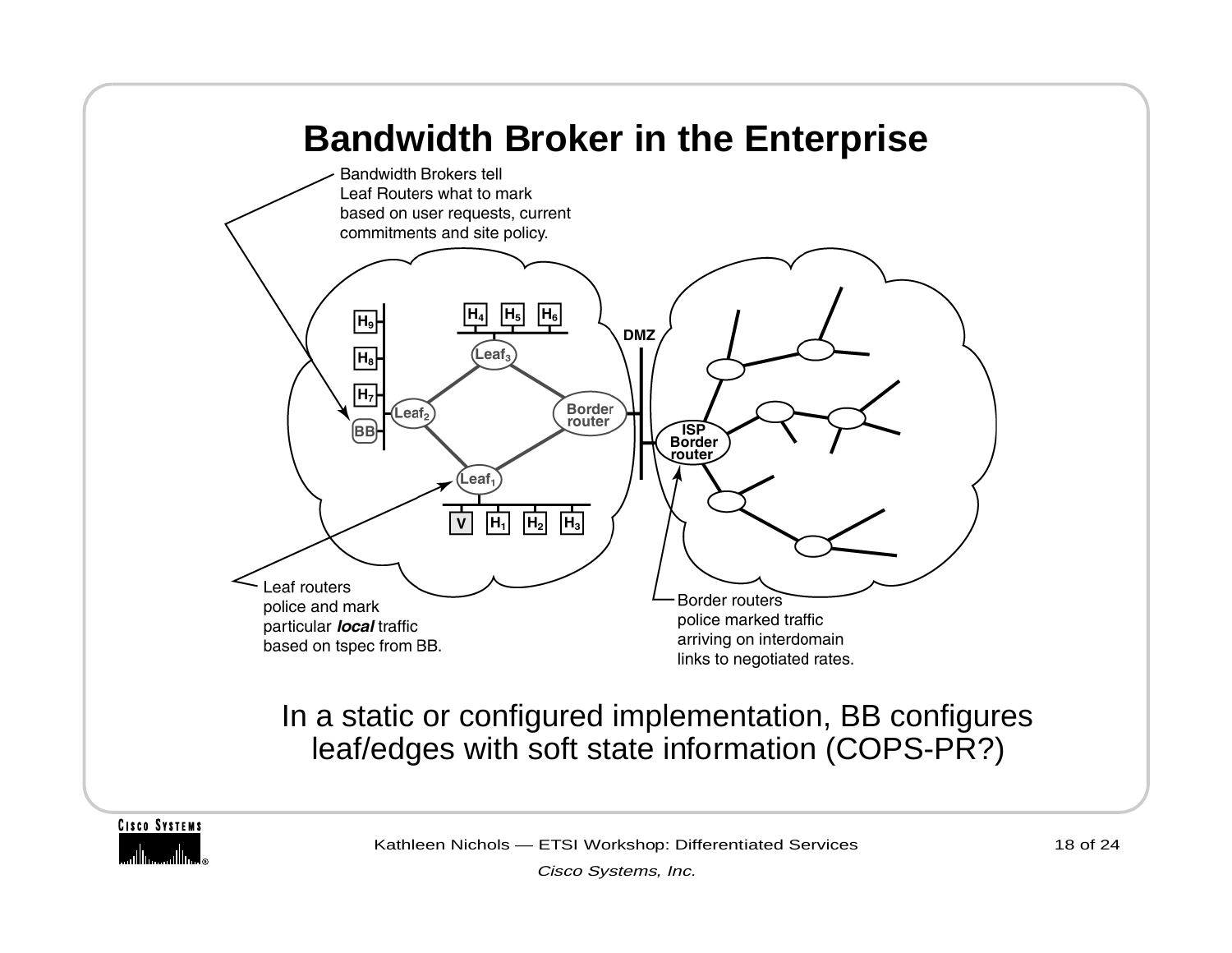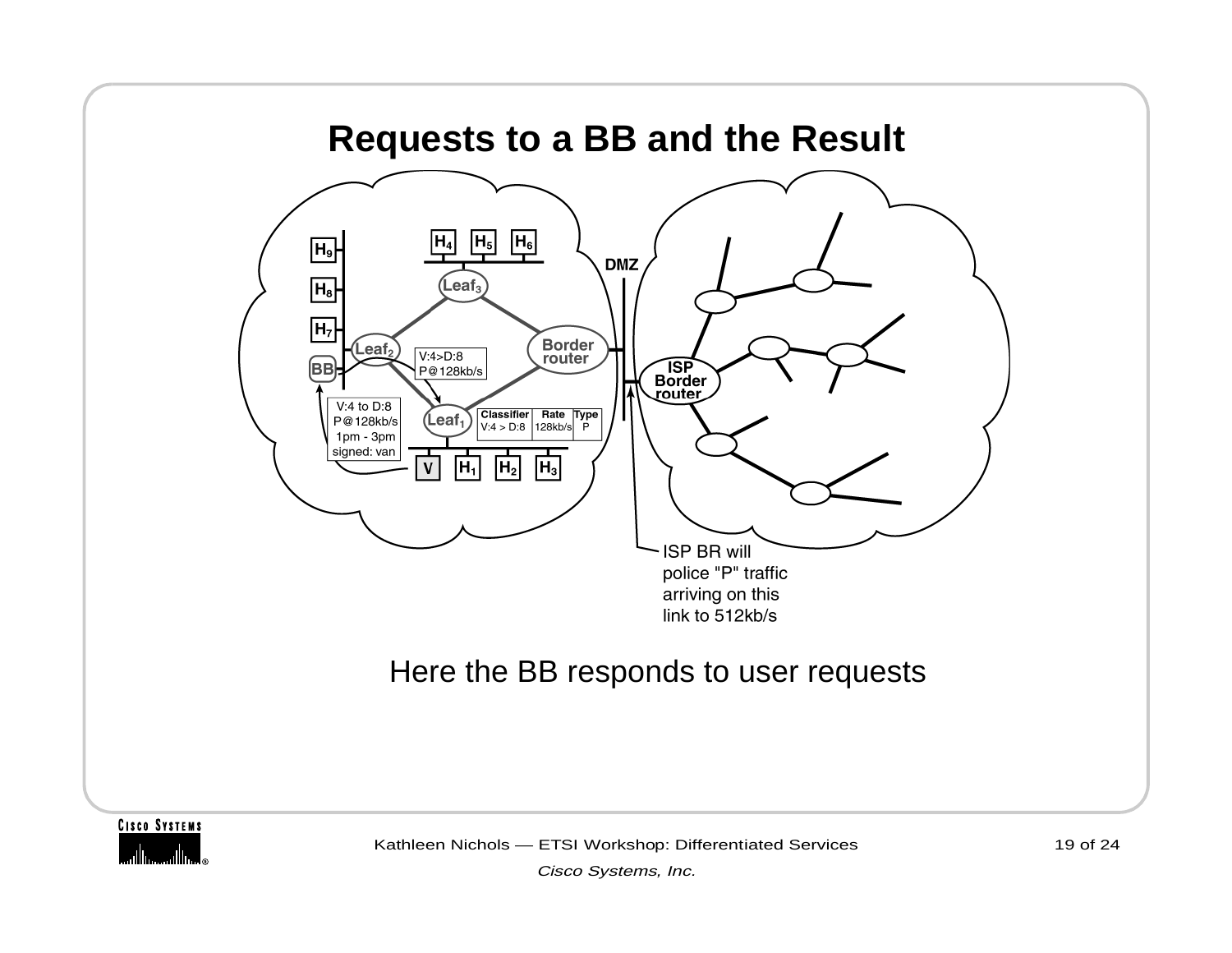#### **Requests Can Come from Many Sources**



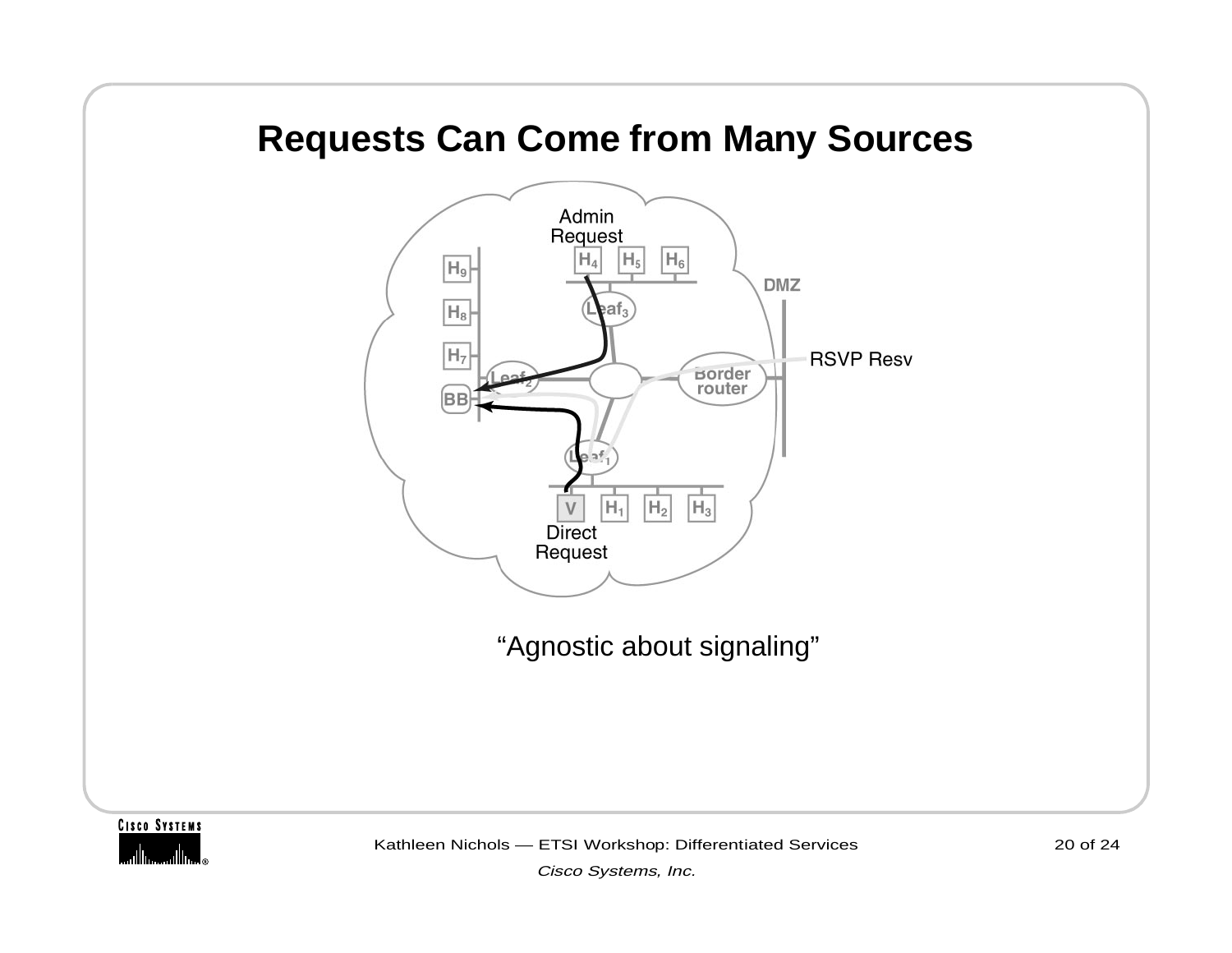## **What about Voice?**

Inside a high-bandwidth cloud, VoIP flows are trivial and not worth tracking

- **›**Assume configured EF at each network node sufficient to handle all calls
- **›**When a call is initiated, check if the destination is within the cloud
- **›**If so, just admit the call
- **›**May want to set up a classifer on the edge router to ensure no "spoofing"

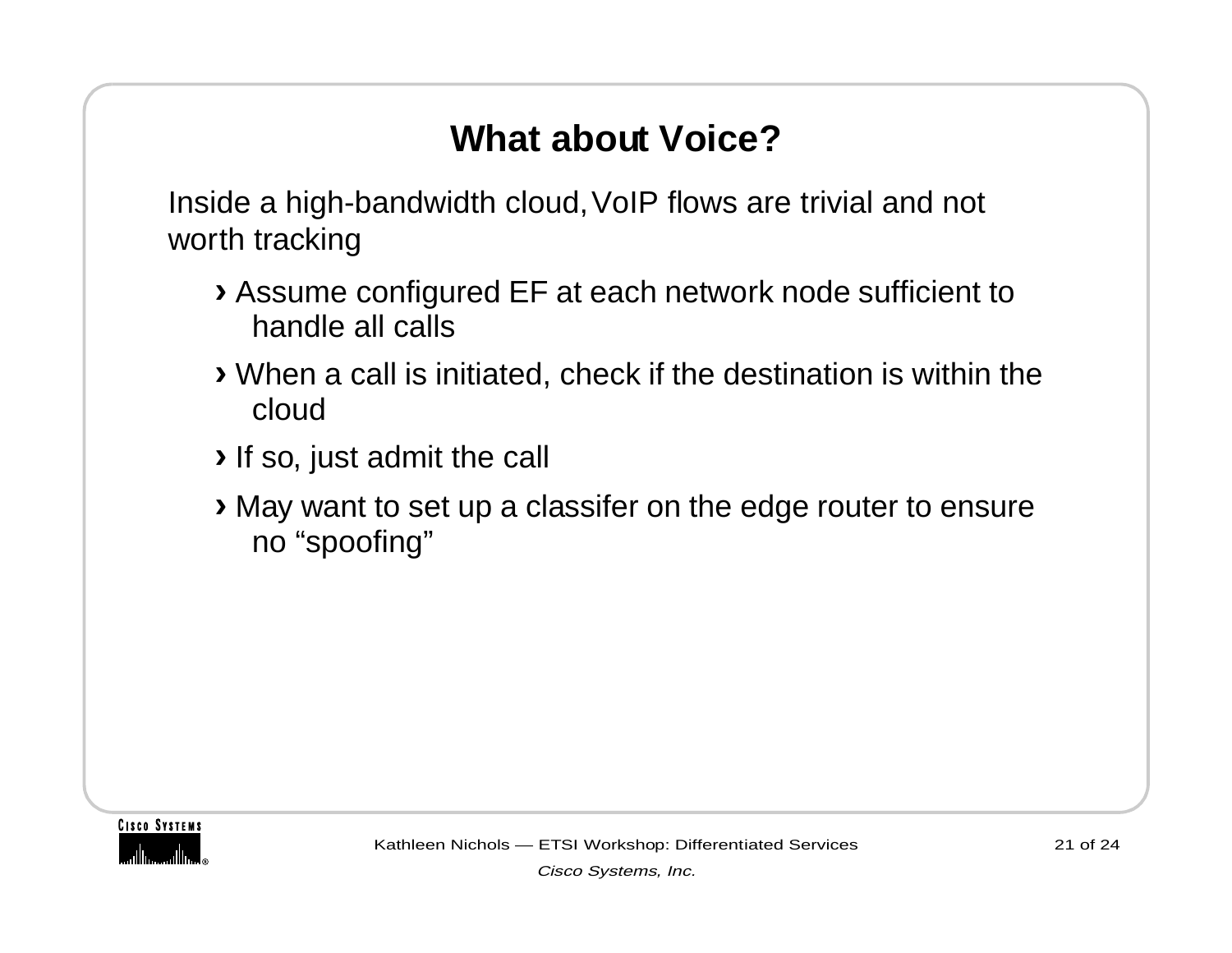#### **Voice between (Administratively Same) Clouds**

Track connections only in the areas of limited resources, boundaries between clouds. For two bandwidth-rich clouds connected by a low-bandwidth link

- **›**Assume the low-bandwidth link is configured for an EF rate that gives a sufficiently low probability of "busy" (bw\_available)
- **›**When a call is initiated, check destination
- **›**If it's in the other cloud, check: (bw\_available call\_bw) >=0?
- **›**If not, refuse call
- **›**If yes, bw\_available -= call\_bw and proceed

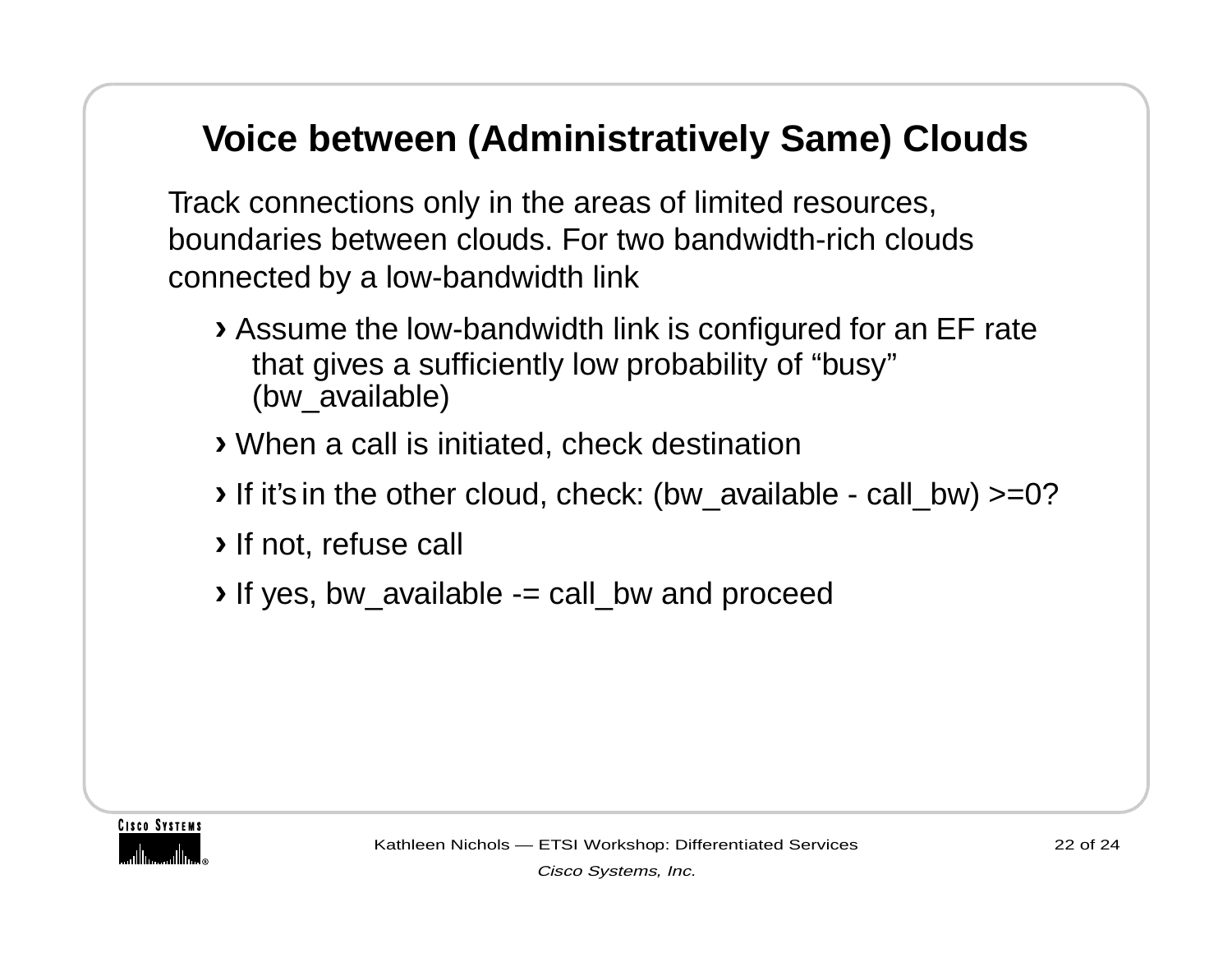#### **Voice across Clouds**

Locally, track connections only in the areas of limited resources, tail to "next cloud".

- **›**Assume the tail is configured for an EF rate that sufficient to handle all outside calls most of the time (bw\_available)
- **›**When a call is initiated, check destination
- **›**If it's "not-me", check: (bw\_available call\_bw) >=0?
- **›**If not, refuse call
- **›**If yes, signal/message "next cloud" and wait for reply
- **›**If reply is positive, bw\_available -= call\_bw and proceed